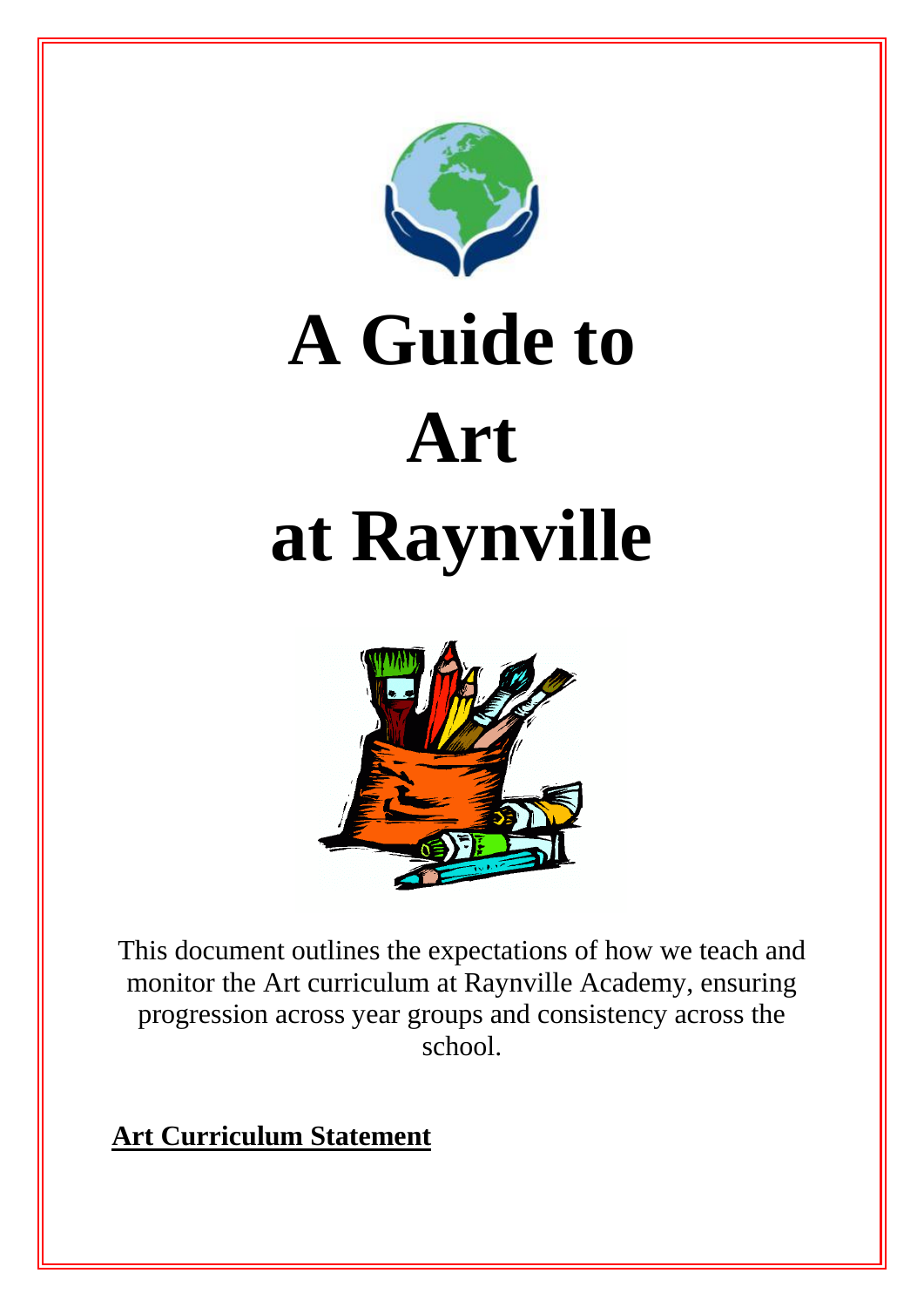The Art Curriculum at Raynville Academy has been designed in accordance with the Early Years Foundation Stage and the National Curriculum. It provides opportunities for children to develop their knowledge and application of skills to experiment invent and create their own works of art through designing, making and communicating in a stimulating and nurturing environment. As pupils' progress through our curriculum, they will develop a wide range of art skills for children to become skilful artists where pupils will have the opportunity to work independently and collaboratively. Children will have opportunities to develop their skills in drawing, painting, textiles and sculpture with the chance to experiment and use a wide range of artists' materials and techniques.

## **Foundation Stage**

In Foundation Stage, children will:

Safely use and explore a variety of materials, tools and techniques, experimenting with colour, design, texture, form and function;

Share their creations, explaining the process they have used;

Make use of props and materials when role-playing characters in narratives and stories.



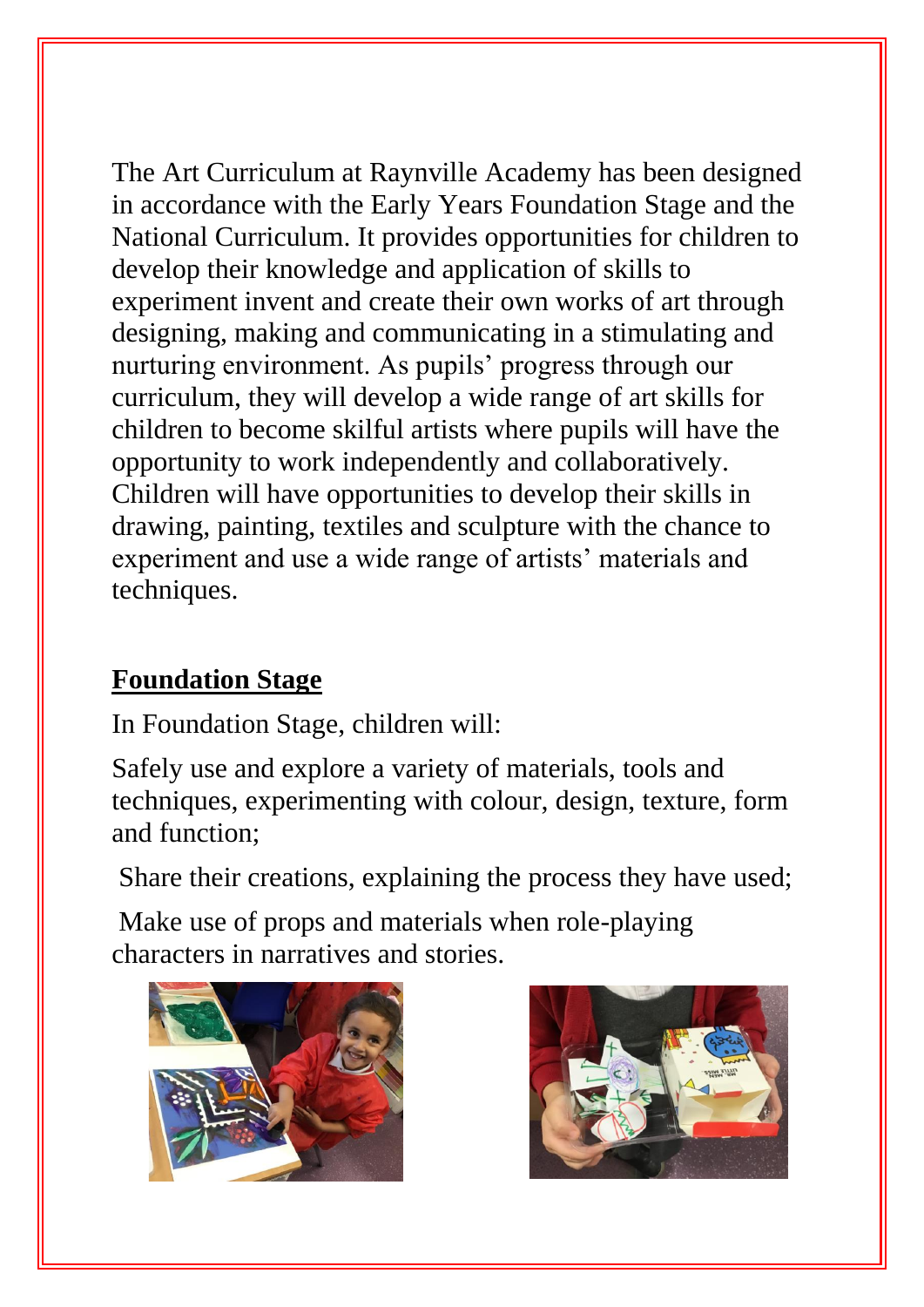## **Key Stage 1**

In Key Stage 1, our curriculum has been developed so the children will have the opportunity to:

Use a range of materials creatively to design and make products

To use drawing, painting and sculpture to develop and share their ideas, experiences and imagination

To develop a wide range of art and design techniques in using colour, pattern, texture, line, shape, form and space

To use individual sketch books to record observations and experiment with materials





# **Key Stage 2**

In Key Stage 2, children will continue to:

Improve their mastery of art and design techniques, including drawing, painting

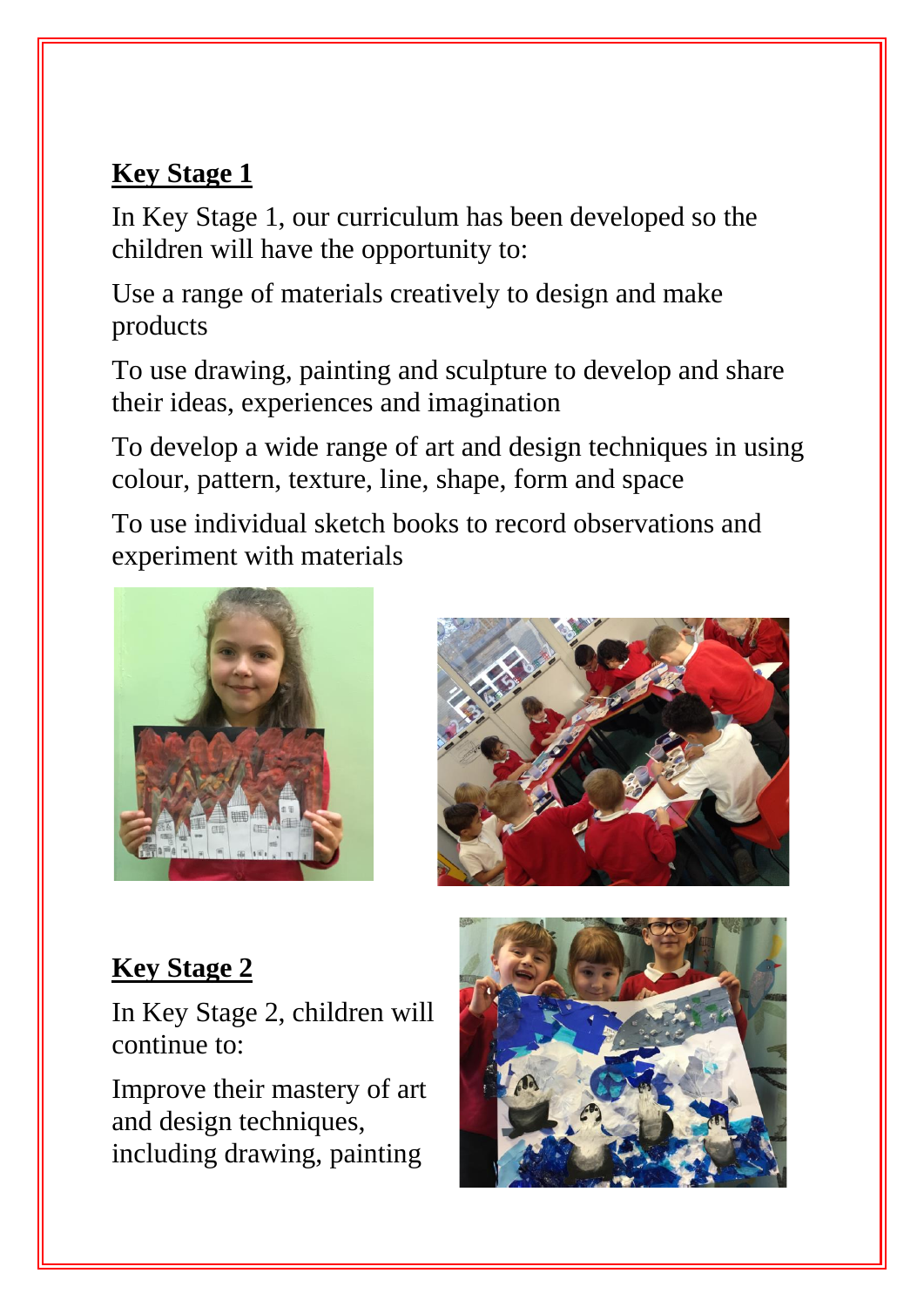and sculpture with a range of materials [for example, pencil, charcoal, paint, clay]

To use individual sketch books to record observations and experiment with materials.



#### **Progression of Art skills throughout the school**

| EYFS   Children have regular opportunities to engage |
|------------------------------------------------------|
| with the arts, enabling them to explore and          |
| play with a wide range of media and materials.       |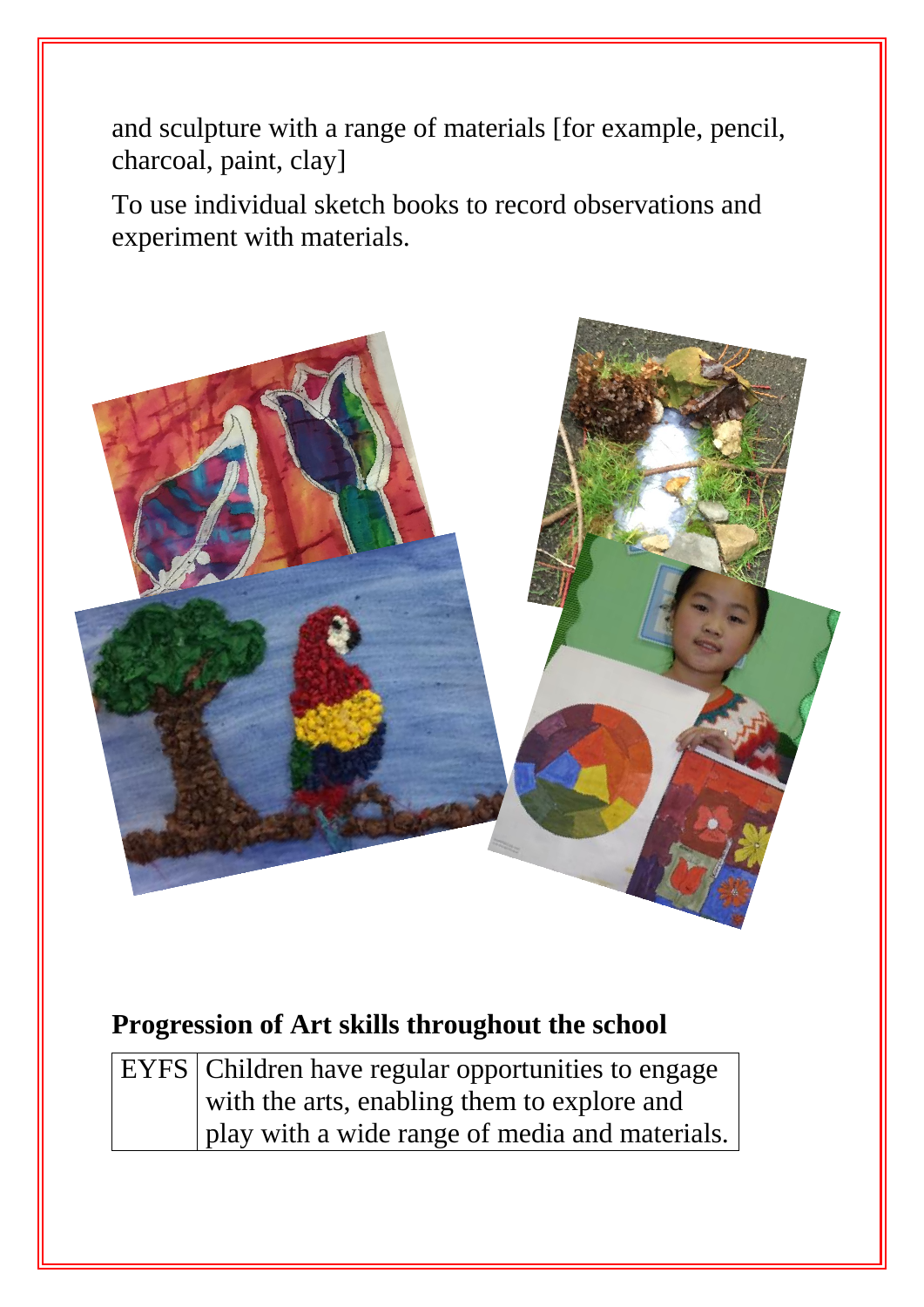| Year | Colour mixing-mix secondary colours from              |
|------|-------------------------------------------------------|
| 1    | primary colours                                       |
|      | Digital media- use simple graphics package to         |
|      | create images and effects                             |
|      | <b>Printing-Print with a range of hard and soft</b>   |
|      | materials                                             |
|      | <b>Painting-use a variety of tools and techniques</b> |
| Year | Colour mixing-mix different tones of primary          |
| 2    | and secondary colours                                 |
|      | <b>Textiles (DT link)-</b>                            |
|      | <b>Collage-</b> Create images from a variety of       |
|      | media                                                 |
|      | <b>3D-Manipulate malleable materials</b>              |
|      | <b>Drawing-Experiment with a variety of media</b>     |
|      | (charcoal, pencil, pens)                              |
| Year | Colour mixing-mix different tones of primary          |
| 3    | and secondary colours and to produce                  |
|      | monochrome artwork                                    |
|      | <b>Digital Media-Use graphics packages to</b>         |
|      | create images and effects with increased              |
|      | precision                                             |
|      | Painting-experiment with different effects            |
|      | <b>Sculpture-plan, design and make models from</b>    |
|      | imagination or observation using clay                 |
| Year | <b>Colour mixing-mix tertiary colours</b>             |
| 4    | <b>Textiles-</b> Use variety of techniques (dye,      |
|      | weave, stitch) to create textural effects.            |
|      | <b>Collage-experiment with range of collage</b>       |
|      | techniques (tearing, overlapping, layering)           |
|      | <b>Drawing-Experiment with different grades of</b>    |
|      | pencil to achieve variations in tone. Begin to        |
|      | show awareness of objects having third                |
|      | dimension.                                            |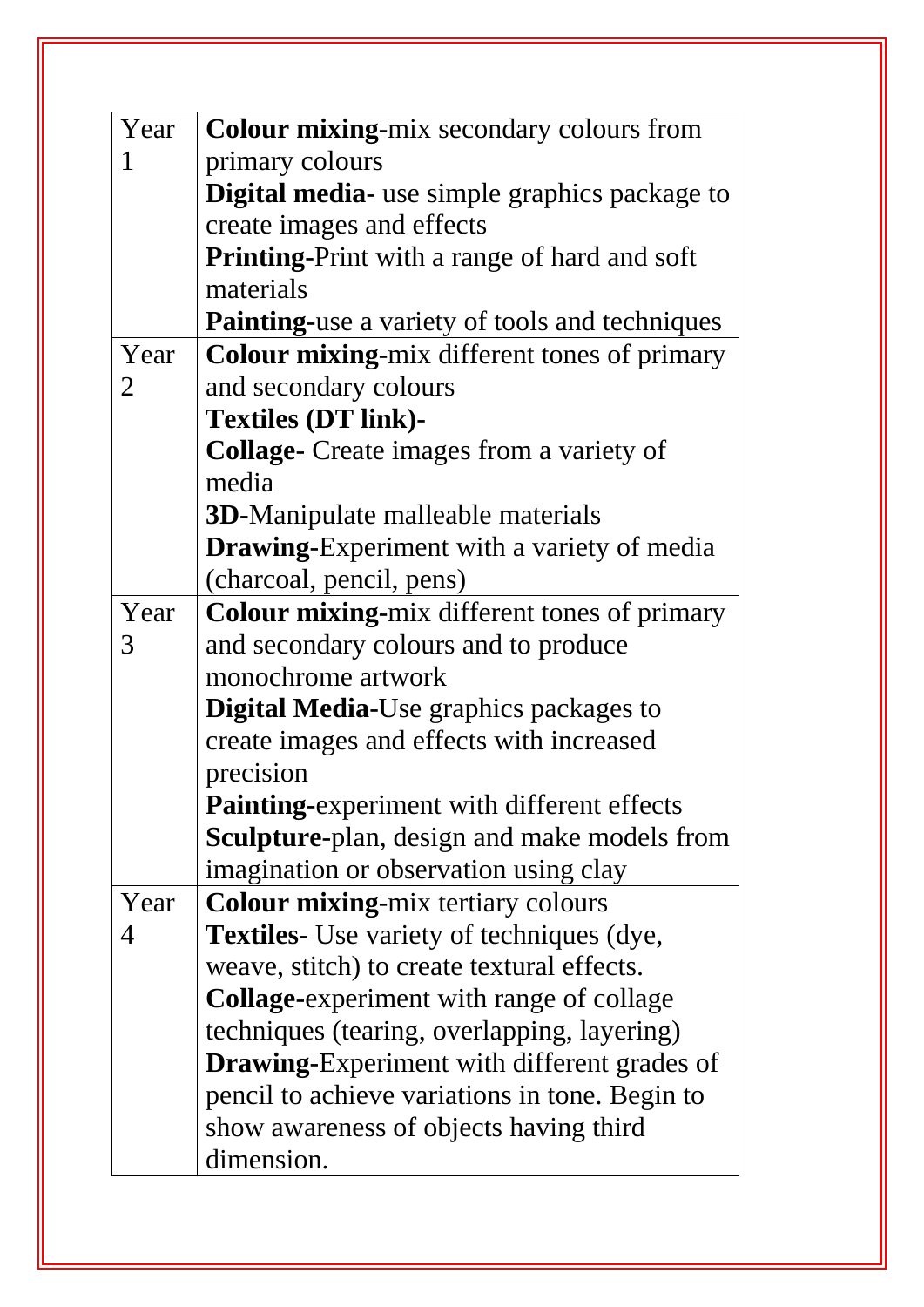| Year | <b>Colour mixing-to mix and work with</b>          |
|------|----------------------------------------------------|
|      | complimentary colours                              |
|      | <b>Textiles/Printing-experiment with batik</b>     |
|      | techniques                                         |
|      | <b>Drawing-</b> explore colour mixing and blending |
|      | techniques with coloured pencils (hatching,        |
|      | cross-hatching, stippling, scumbling)              |
|      | Sculpture-Use recycled, natural and man-           |
|      | made materials to create sculptures                |
| Year | <b>Colour mixing-</b> to mix and work with         |
| 6    | complimentary and harmonious colours               |
|      | Drawing and painting                               |
|      | <b>Printing-</b> Create lino printing blocks from  |
|      | sketch book ideas                                  |
|      | Collage- Add collage to a painted, printed or      |
|      | drawn background.                                  |

#### **What is expected to be seen when teaching Art?**

When teaching art, teachers have control over the period of when this is completed. The teaching of each unit can be blocked into 'Art Days' planned in advance by staff members or as weekly lessons. This allows teachers to be able to decide on the most effective way to teach the curriculum for their year group.

Children will use their sketchbooks to experiment using different materials and to develop their own ideas. Pupils will be taught how to use materials correctly and safely, and how to care for these resources. Examples of final pieces of work will be displayed and celebrated. Display backing will be white to reflect how artwork is displayed in a gallery with the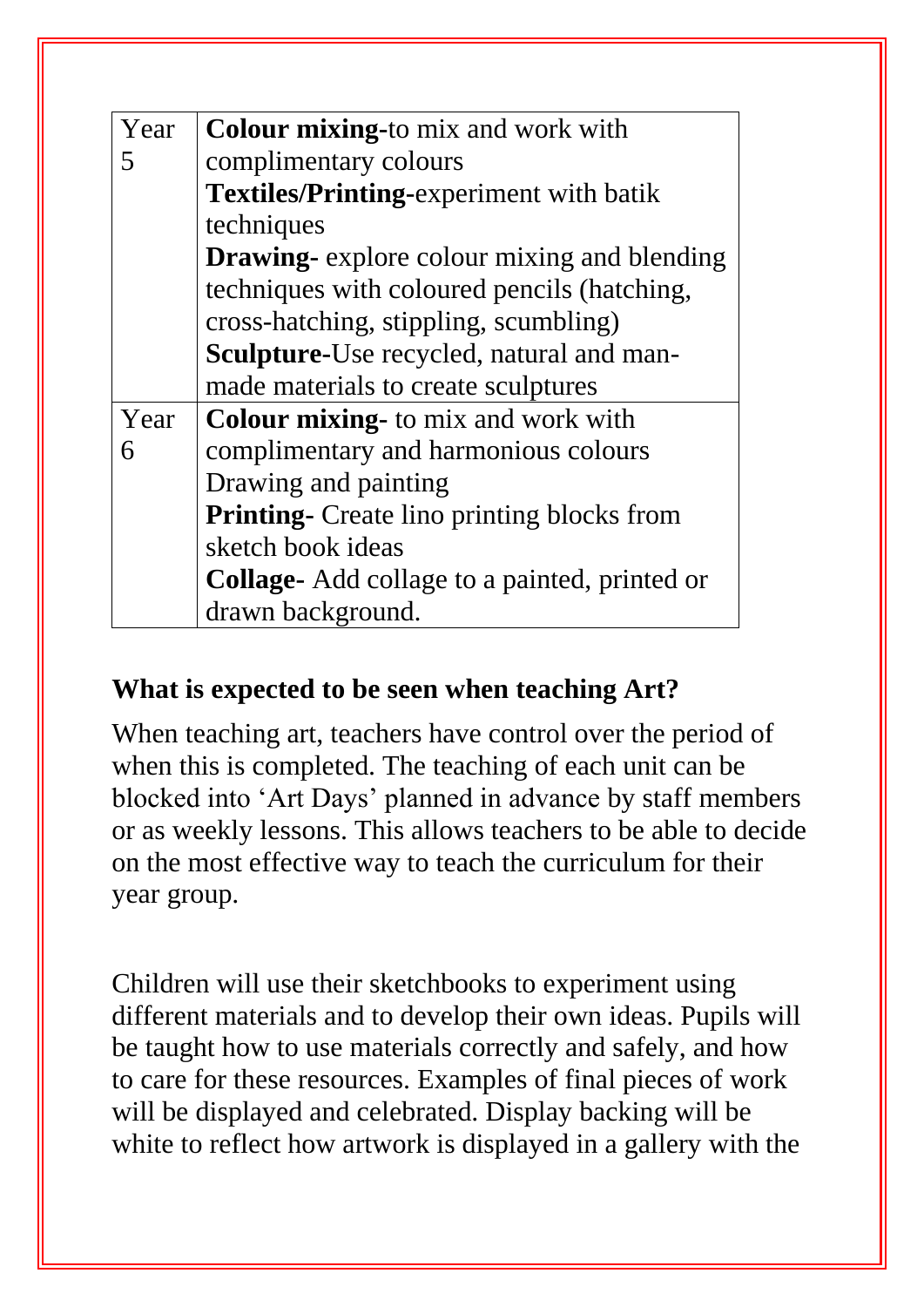children's work mounted on black. This allows their artwork to be focus of the display.

#### **Resources**

Resources are stored in designated areas around school with some resources stored with specific year groups. The art coordinator will order any resources the term before they are needed.

# **Marking and evidence**

Children will receive verbal feedback, guidance and praise for effort throughout the designing and making process. Sketchbooks do not require written feedback in them as this a personal document to the child where they can record their thinking processes and the development of skills.

Evidence of any finished pieces will be photographed and uploaded to the school network. These pieces can be used for display and then sent home for the children to share with their families.